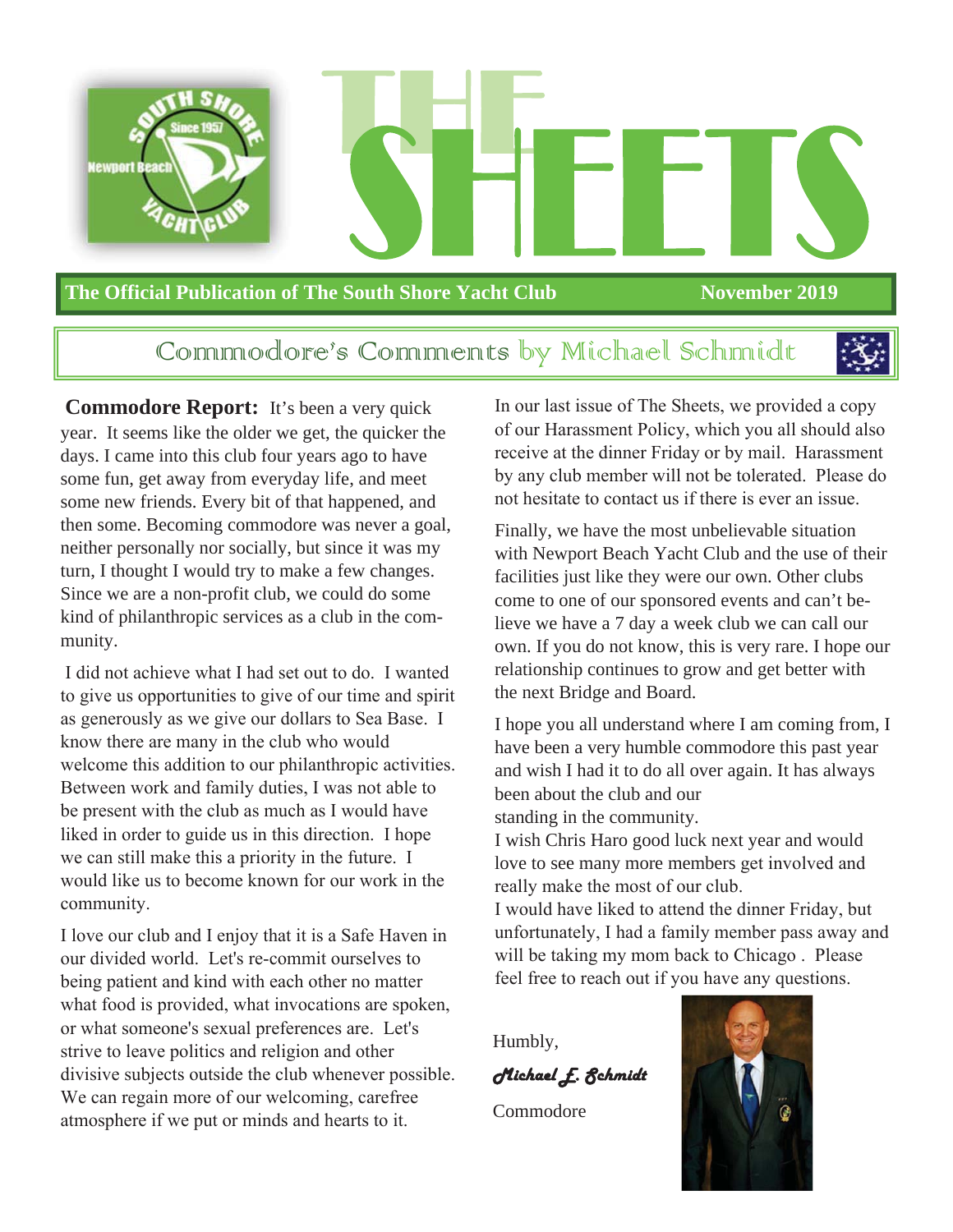#### Social by Jennifer Johns

This past October, SSYC celebrated the Day of the Dead a little early at our  $2<sup>nd</sup>$  Friday Dinner. Ouite a few dressed for the occasion, which was fantastic to see. Thanks to Laurie Natland who did a presentation on the history of Day of the Dead and Chris Haro who hosted the night. Steve Baker also presented some well-deserved awards to all of those who helped with the Crew of Two. Thanks to all for another fun  $2<sup>nd</sup>$  Friday Dinner.





**Editor's Notes**: Evelyn and Milledge Hart have moved to Texas and are adjusting to the cold winters. Herb and Cheryl Fischer are leaving our club due to increased responsibilities in other areas. We will miss them all and wish them well in their next adventures. We would like to extend our sincere gratitude to Herb for all his work with his efforts in fundraising for the Newport Sea Base. Whoever takes over will have big shoes to fill!

#### **What's Next on the Calendar**

We have a couple of date changes and exciting events coming up you will want to make sure to note on your calendars:

November's  $2<sup>nd</sup>$  Friday Dinner (on the 15th) is our 2019 Closing Ceremonies and General Meeting. Those in attend-ance will have the opportunity to turn in the 2020 Ballot for Bridge and Board. If you are not in attendance, you can do that by mail. As this is Closing Ceremonies, traditional uniform is encouraged, but not necessary. Chris Bliss will also be present with a photo station for portraits.

January, we have our 2020 Commodore's Ball on 1/18/2020. A formal invitation will be mailed in December.

Save the Date for the 2020 Super Bowl. We will be having a party down in the Island room on 2/2/2020.

February, we have another date change with the  $2^{nd}$ Friday Dinner being the  $3^{rd}$  Friday  $2/21/2020$ .

Cheers,

*Jen Johns*

Social Director

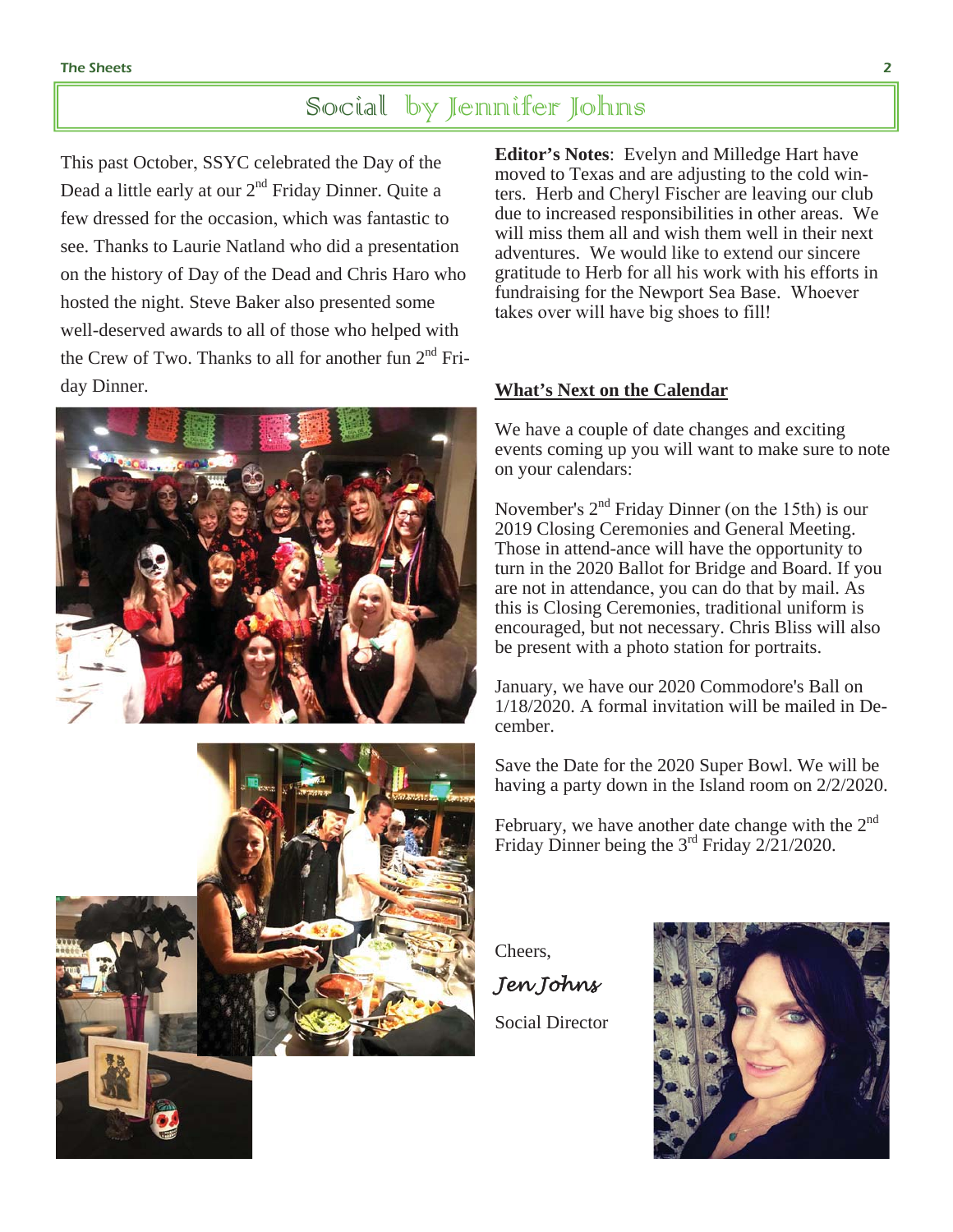### Cruising by Lynn Tadlock

October has come and gone, and with it was some of the best weather we've had in a while. Lake Arrowhead was a perfect location for Oktoberfest. Dean & Barbara Russell graciously opened their beautiful home to the club and hosted 17 overnight guests the weekend of October  $18<sup>th</sup>$ . We played cards, pool & ping pong to our hearts delight. Others came up for the day on Saturday and some stayed overnight at various Air B n B's in the area. A fun time was had by all, starting with a great breakfast at the Russell's, followed by a brisk walk to the Lake Arrowhead Village where we enjoyed the festivities. There was music, dancing, food and contests, not to mention lots of German beer! In the late afternoon, 20 of us loaded onto the Lake Arrowhead Queen paddleboat and took a tour of the shoreline. Our very knowledgeable tour guide gave us the lowdown on all the celebrities that live or have lived in Lake Arrowhead. We even saw Olympic Ice Skater Michelle Kwan out on her dock and she waved to us as we went by. Our cruise was followed by Margaritas and Mexican food at Papaguyos Restaurant in the Village. A wonderful time was had by all. Thank you so much to Dean & Barbara for hosting such a great weekend!



Now that the Summer Hibachi Series has ended, the cruise team thought it would be fun to continue to get together once on month on a Wednesday night, so SSYC Game Night was created. Our first gathering was on October 23<sup>rd.</sup> About a dozen attendees enjoyed appetizers, pizza, drinks and games at the Bayside Village clubhouse, hosted by Chris & Lynn Tadlock. We will break for the holidays, but mark your calendars for the fourth Wednesday of the month starting in January and continuing through May. The clubhouse is located at 300 E. Coast Hwy, Newport Beach, and can hold up to 80 people, so the more the merrier. Invite your friends and plan on joining us for some fun games.

Our next cruise event is a Duffy Day and Scavenger Hunt on Newport Harbor. SSYC will rent Duffy boats on Saturday November 16<sup>th</sup> and will pick up participants at the dock behind Sol Mexican Cucina Restaurant at 2:00 pm. Sol is located at the corner of Coast Hwy and Bayside Drive. We will spend time on the water taking pictures and looking for our scavenger hunt items, then will return to Sol for drinks and appetizers at 5:00, followed by dinner at 6:00. The Evite for this event went out earlier this week so check your e-mail. Hope you can join us!

On Friday December  $13<sup>th</sup>$  we are planning a night out at "Keys on Main" dueling piano bar, located at Triangle Square in Costa Mesa.

Saturday December  $14<sup>th</sup>$  will be a Duffy Christmas Lights Cruise on the Harbor.

Starting times for the December events are to be determined – mark your calendar and keep your eye out for the Evites which will have more information.

The cruise committee met in October and has put together a great calendar of events for 2020. More info to come in future editions of the Sheets.

Lynn Tadlock

Cruise Committee

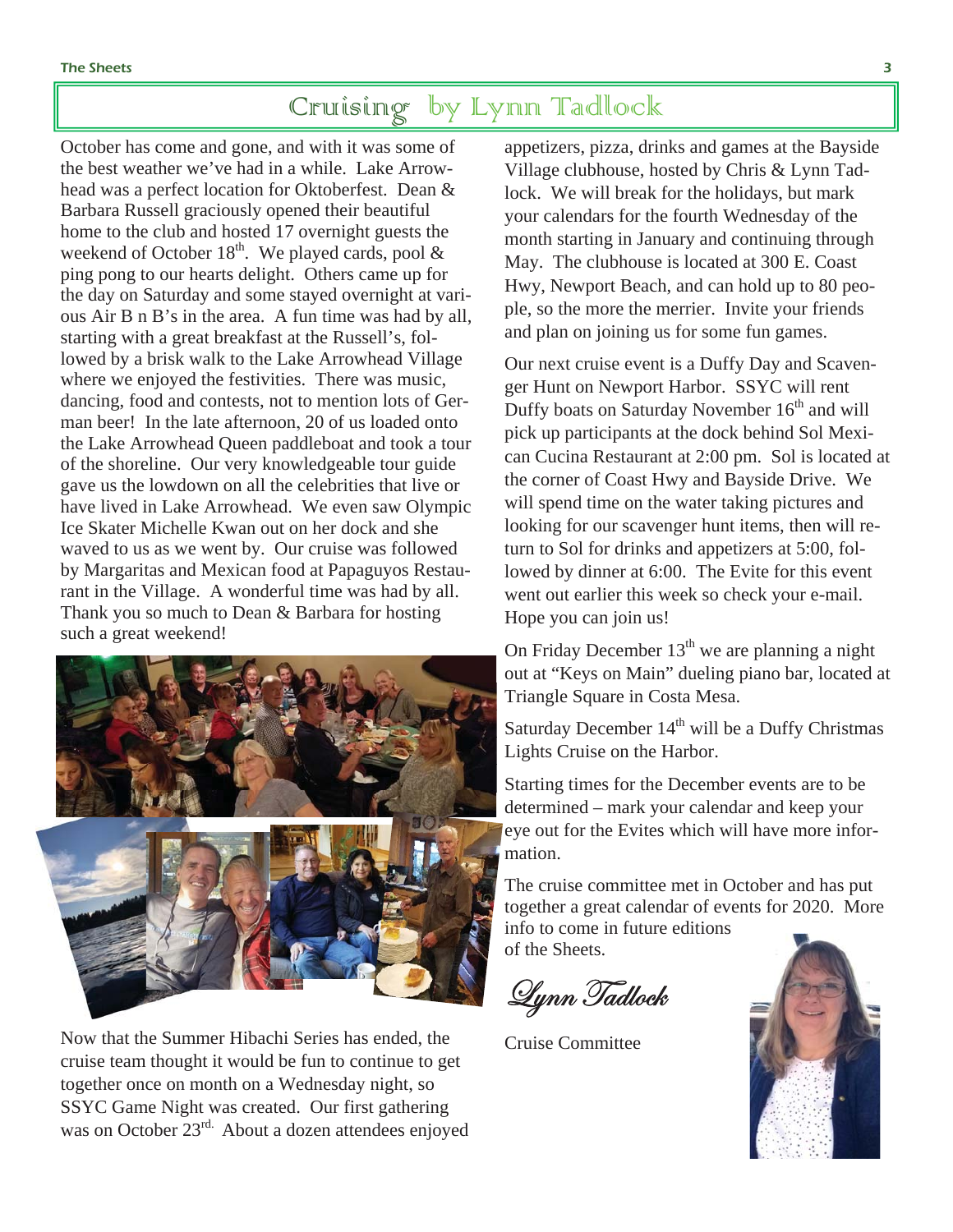#### Racing by John Marshall

#### **THE JIM WHITE MEMORIAL WINTER SERIES**

Because of Southern California's year-round temperate climate, it affords us the opportunity to "mess around in boats" all year! The Jim White Memorial Winter Series offers two races back-to-back on a blustery Saturday beginning January  $12<sup>th</sup>$ , 2019. This is a series of 8 races continuing with 2 races on January  $11<sup>th</sup>$ , January 25<sup>th</sup>, February 8<sup>th</sup> and February 29<sup>th</sup>. The first warning is scheduled for 12:00 PM for the first race and the second race's first warning is shortly after the last boat finishes from Race 1. You can find the Notice of Race and Sailing Instructions on South Shore Yacht Club's web site at www.southshoreyc.com!

So, it's time to get your crew together and practice your racing techniques. We'll send out a notification to all the PHRF sailors in the Newport Beach area and encourage them to enter this fun series.

### **SCYA MIDWINTER REGATTA**

Don't forget that Southern California Yachting Association's Midwinter Regatta is coming to Newport Beach on February  $15<sup>th</sup>$  and  $16<sup>th</sup>$ . The SCYA Midwinter Regatta is one of the largest in the United States, involving over 2500 sailors and motor yacht captains in California, Arizona and Nevada. Over 600 boats compete in a variety of venues sponsored by approximately 25 SCYA member clubs in two weekends of competition.

Typically, American Legion Yacht Club is the venue for the PHRF fleet for the Midwinter Regatta. Remember, it's the mid-West and East Coast Yacht Clubs that go dormant in the winter months, but not us! There will be lots of fun racing opportunities coming up in 2020.

 *John*

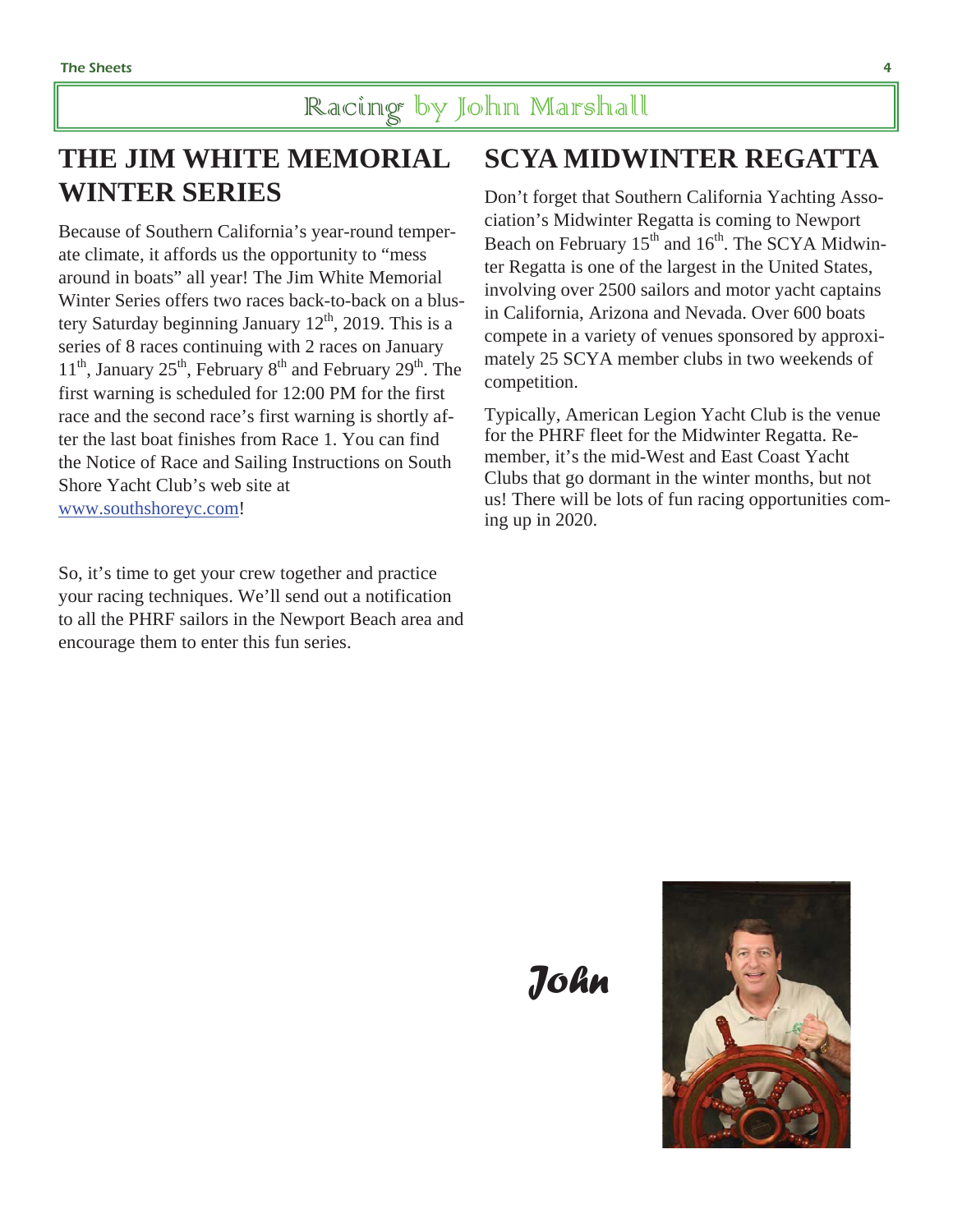# November 2019

| <b>SUNDAY</b>  | <b>MONDAY</b>  | TUESDAY                   | WEDNESDAY | THURSDAY       | FRIDAY                  | <b>SATURDAY</b>                            |
|----------------|----------------|---------------------------|-----------|----------------|-------------------------|--------------------------------------------|
| 27             | 28             | 29                        | 30        | 31             | $\mathbf 1$             | $\sqrt{2}$                                 |
| $\mathfrak{Z}$ | $\overline{4}$ | 5<br><b>Board Meeting</b> | 6         | $\overline{7}$ | $\, 8$                  | $\mathcal{G}$                              |
| $10\,$         | $11\,$         | 12                        | 13        | $14\,$         | 15<br>2nd Friday Dinner | 16<br>Duffy Day &<br><b>Scavenger Hunt</b> |
| 17             | $18\,$         | 19                        | $20\,$    | 21             | 22                      | $23\,$                                     |
| $24\,$         | $25\,$         | $26\,$                    | $27\,$    | 28             | 29                      | $30\,$                                     |

|  | <b>NOTES</b>                                                        |
|--|---------------------------------------------------------------------|
|  | Dates and Times Subject to Change<br>Del Mar Racing-TBD in November |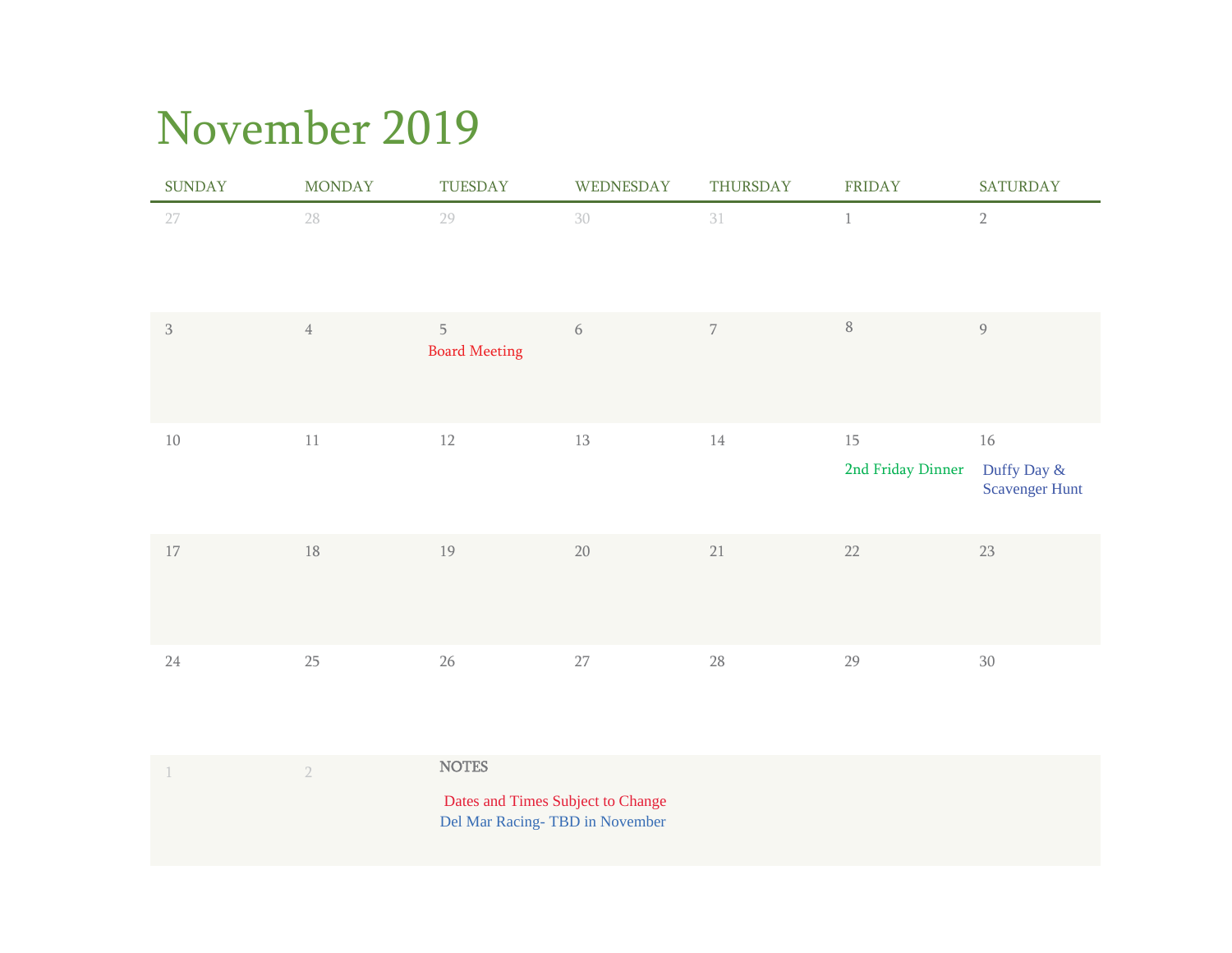## December 2019

| <b>SUNDAY</b> | <b>MONDAY</b> | TUESDAY                   | WEDNESDAY      | THURSDAY   | <b>FRIDAY</b>                                | <b>SATURDAY</b>                        |
|---------------|---------------|---------------------------|----------------|------------|----------------------------------------------|----------------------------------------|
| $\mathbf{1}$  | $2\,$         | 3<br><b>Board Meeting</b> | $\overline{4}$ | 5          | 6                                            | $\overline{7}$                         |
| $\, 8$        | $\mathcal{G}$ | 10                        | 11             | $12\,$     | 13<br>Keys on Main<br><b>Dueling Pianos</b>  | $14\,$                                 |
| 15            | 16            | $17\,$                    | $18\,$         | 19         | 20<br>Duffy Christmas<br><b>Light Cruise</b> | 21<br><b>SSYC Boat Parade</b><br>Party |
| 22            | $23\,$        | 24                        | 25             | $26\,$     | 27                                           | $28\,$                                 |
| 29            | 30            | 31                        | $\overline{1}$ | $\sqrt{2}$ | 3                                            | $\frac{A}{4}$                          |

| $\cap$ | <b>NOTES</b>                      |
|--------|-----------------------------------|
|        | Dates and Times Subject to Change |
|        |                                   |
|        |                                   |